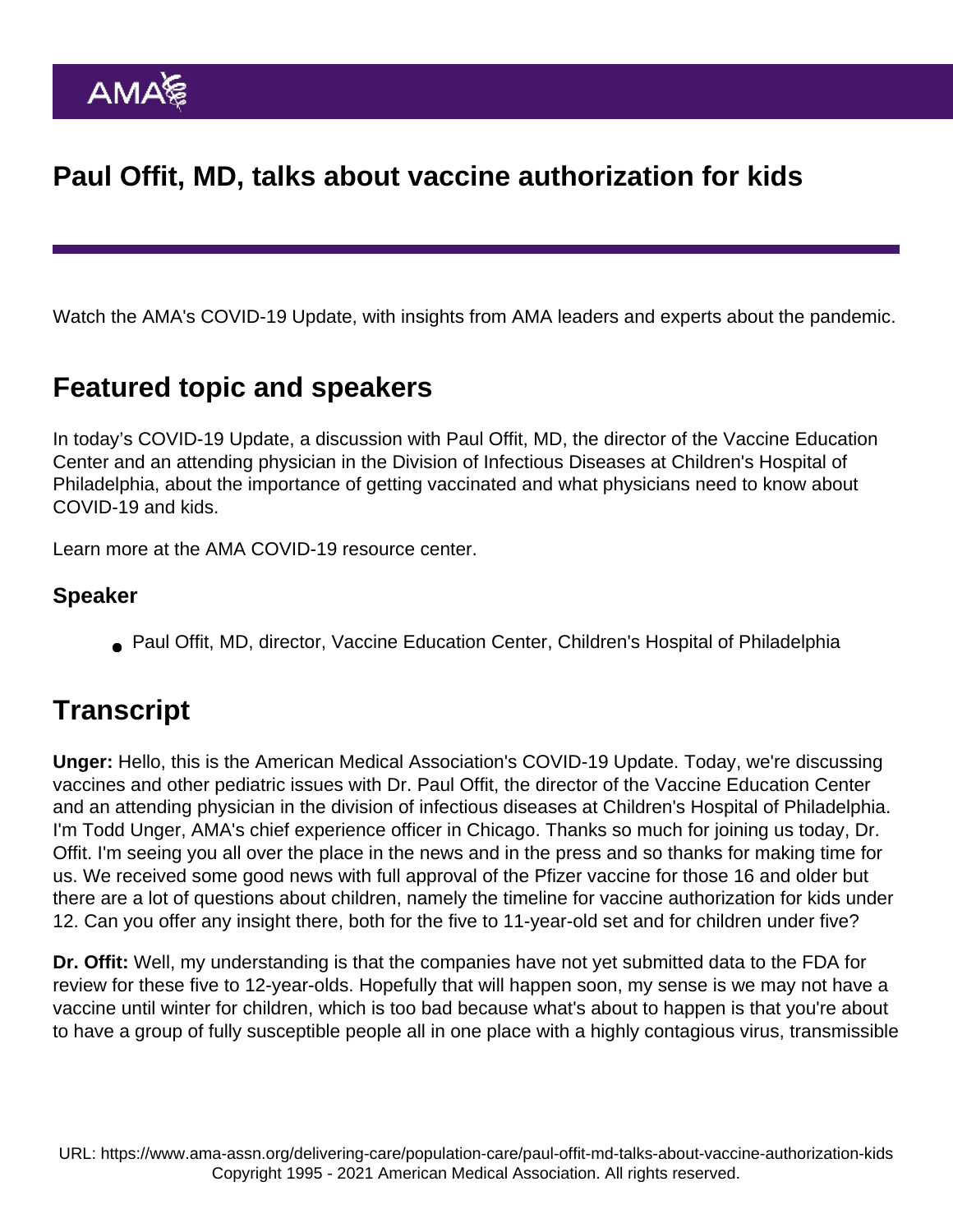virus, like the Delta virus. And in some communities where disease rates are high, I really do worry that that's a recipe for a problem as we come into the school year. Plus, as we move to winter, this is a winter virus, it's spread much more easily in cooler, dryer climates. So that's not a good confluence of events.

Unger: I know it's on the minds of a lot of parents as their kids head back to school. How is the vaccine authorization different for younger children and why does it feel like the timeline is so much longer? Are there additional considerations, especially when we're dealing with a relatively new platform, like the mRNA vaccine?

Dr. Offit: Right, so I think it was fairly easy to extend that out to the 12-year-old because you had a lot of data on the 16- to 17- year-old, not a huge difference between that and the 12- to 15-year-old. So it was the same dose, in the case of the Pfizer vaccine, 30 micrograms, it was same dosing interval, which is three weeks. So you could do a 2,300 child study fairly quickly and get information. And in that case, you knew that there were 18 cases of COVID in the placebo group and none in the vaccine group—the vaccine worked, it was safe, it was highly immunogenic.

When you start to get down to children five years of age, you need to dose ranging studies, so-called phase one studies. Is it a 30 microgram dose or is it a 10 microgram dose, 20 microgram dose? Is it a 30 microgram dose, is it the same dosing interval? So you have to do those studies to look at the immune response with different dosing to see whether you have the right dose. Then you move to phase two studies where now you have the dose, you have the dosing interval, you do more children—say a few hundred children—and then you go to the phase three studies. And you're giving the vaccine probably to what will be 4,000 children, 10,000, 7,000 children. But you want to make sure it's safe because you're about give it to millions of children. So I know it's really frustrating, I'm frustrated, you'd like to have a vaccine as soon as possible but, most importantly, you want to make sure that it's safe before you put it out there into the arms of millions of children.

Unger: Absolutely. And we know that the FDA recently asked Pfizer and Moderna to expand their clinical trials for kids. Is there anything beyond what you just laid out in terms of backgrounds about why that's needed?

Dr. Offit: So they're looking at what's going on in those trials. So they know more than I know about those trials. Obviously, they saw something that made them want to do more children. I think that in terms of safety issues, historically, there has never been a serious adverse event from a vaccine that occurred more than six weeks after a dose. So extending the vaccine safety until two months afterwards makes sense. Whether they want to extend it further, that wouldn't make as much sense but I'm not sure that's what's going on. I think the issue is just what you described, which is they just want more children, and they may want more children because they don't have enough children, say, in the placebo group who've gotten ill that have made it clear whether or not this is effective or not.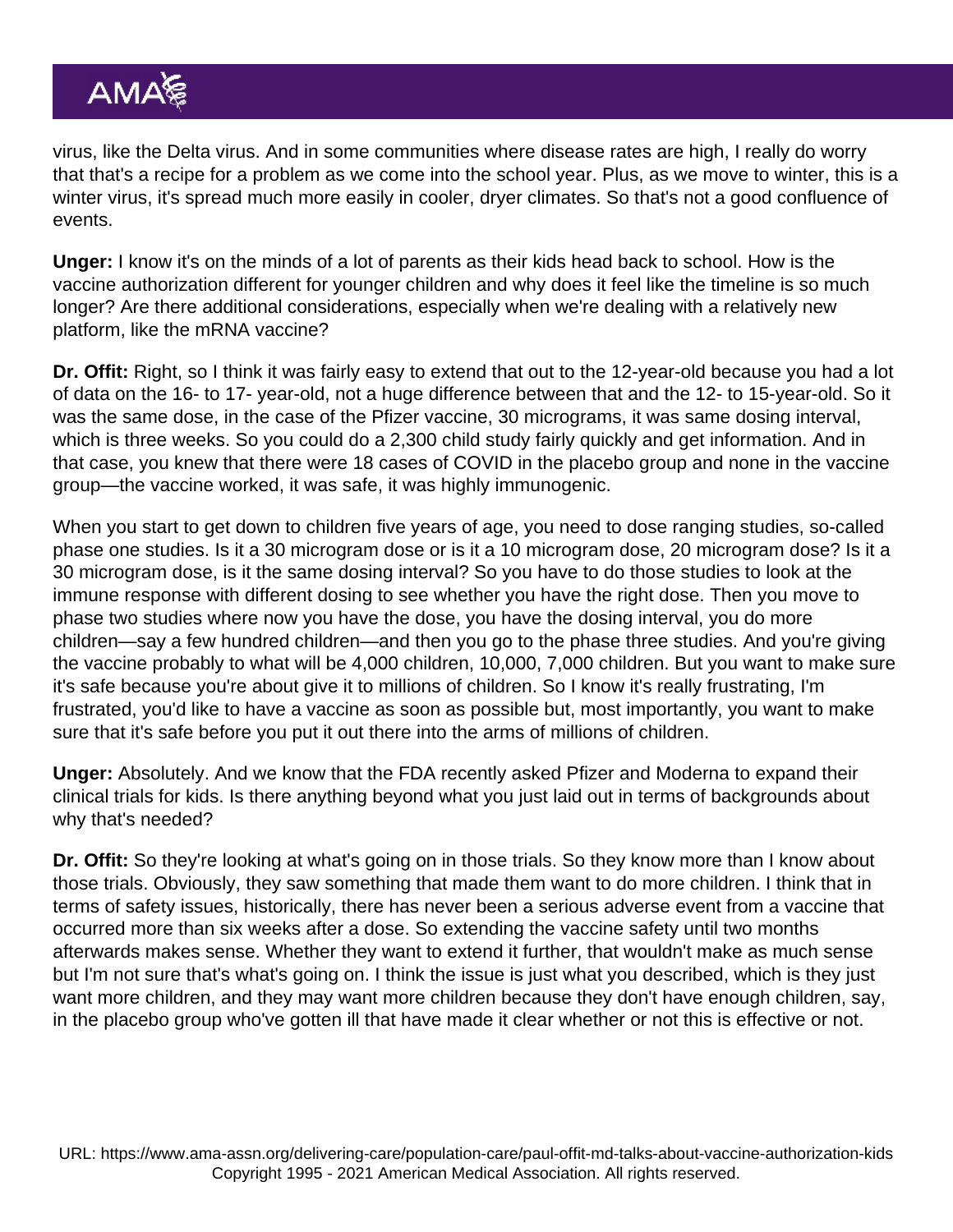Unger: Can you just repeat something you just said, which is about, are there any examples that occurred outside that six-week window? I just want to emphasize that.

Dr. Offit: Any medical product that has a positive effect will have a negative effect. That's always true. I think that if something doesn't have any negative effects, it probably never had a positive effect, sort of the way dietary supplements are often sold. So I think that what happens, if you look historically at serious adverse events like polio, which was a consequence of the oral polio vaccine—it was very rare, one per 2.4 million doses, but it was a real phenomenon. It happened within a month of a dose. If you look at thrombocytopenia, which is a lowering of the platelet count that was associated with measles vaccine that occurred in roughly one per 25,000 to 30,000 children. It was rare but it too was real. If you look at Guillain-Barré syndrome, which is a consequence of the influenza vaccine, that too occurred usually within a month of getting the dose. Or narcolepsy, which was a permanent disorder of wakefulness, it was associated with the squalene adjuvanted flu vaccine given in Europe, also all occur within a month of the dose.

So the point being that vaccines can cause serious adverse events but when they occur, they occur usually within six weeks of a dose. So you don't really need to extend the safety time. People will often say that, they'll say, "The vaccine hasn't been out there for 10 years or 20 years, for 30 years," but I know of no example, at least with vaccines, where that's become an issue where a serious side effect was noted much later. Sometimes it's noted only after the vaccine is out there in the real world because it's a very, very rare phenomenon, say clotting associated with J&J's vaccine, which would occur in say one per 500,000 people, you're not going to find that out preapproval. You're only going to find that out if it's into the general population but it's not because it took longer for that side effect to occur. It's just because you needed to vaccinate more people to see that it had occurred.

Unger: Yeah, that is one of the reasons, you mentioned, that concern that you hear out there about the longer-term impact. And so it's so important how you clarified that. On the topic of misinformation that's been circulating about the vaccines, there are a lot of parents obviously who were eager to get the vaccine themselves, and for whatever reason, some are less willing to get it for their children. I'm sure you hear a lot of the misconceptions about vaccinating kids. Can you talk about some of those top ones and how you address them?

Dr. Offit: Well, I think people are generally always sort of hesitant to vaccinate their children. I mean, they reasonably put safety first and it's a little scary, right? You're taking a needle and syringe, you're injecting into the muscle a biological agent, which generally most people don't understand particularly well. So it's easy to see how they would be somewhat scared. And you see it now. I mean, we've had a vaccine now for many weeks for the 12- to 17-year-old, yet only about 30% are vaccinated. I was just on service last week and we had a number of kids in the hospital who were adolescents that could have been vaccinated that weren't. What was even more concerning or which was equally concerning was we had a number of children in the hospital who were less than 12, who couldn't be vaccinated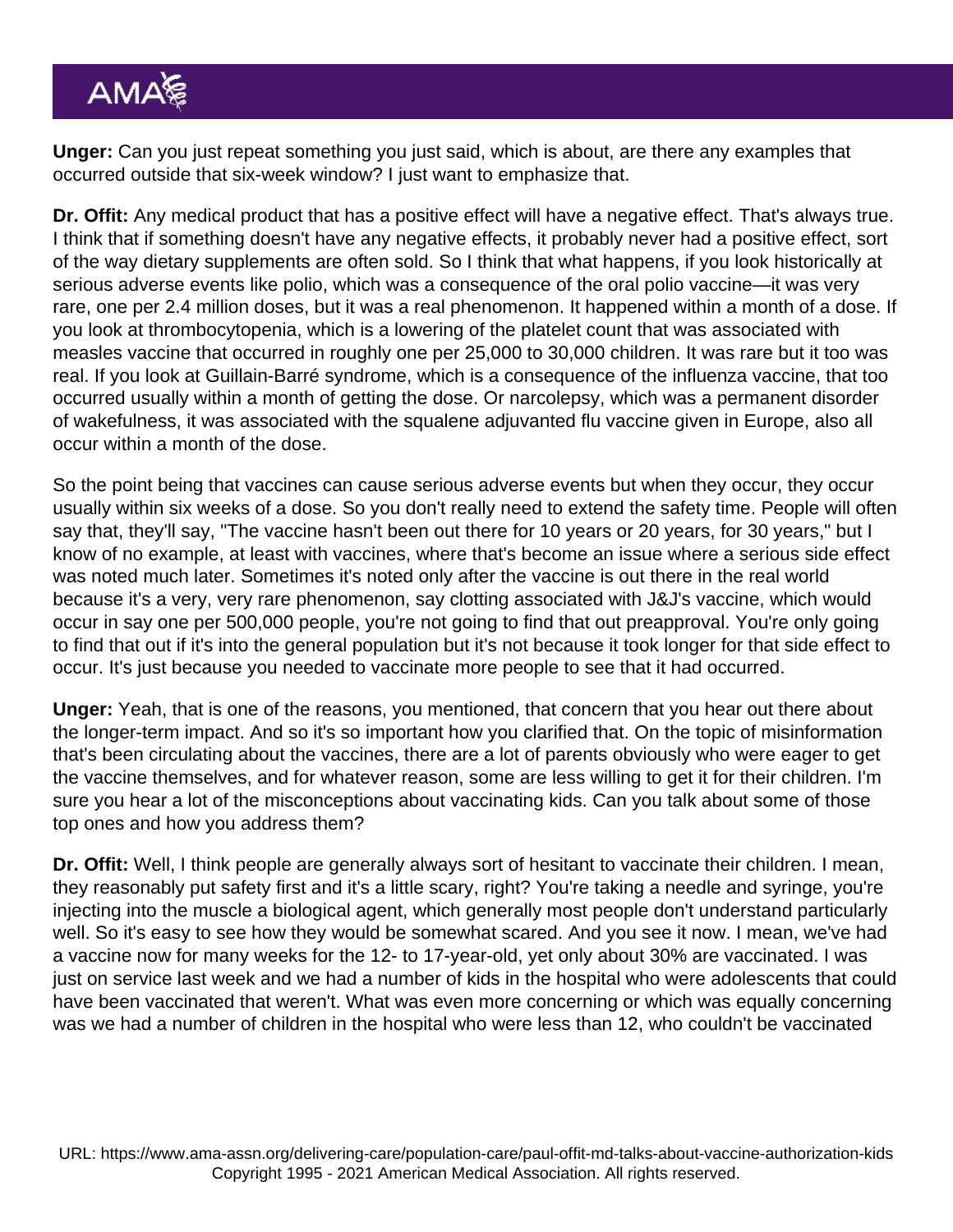and their parents also weren't vaccinated, which just also put those children at risk.

So it is hard. I mean, vaccines won't work as a concept, you actually have to give them to people in order to get them to work. So that is frustrating. But the kinds of things that you hear are, "I don't want to get the vaccine because it's not fully licensed yet." Well, now it's fully licensed, so that's off the table. Or people say, "I don't want to get this genetic vaccine because it's going to alter my DNA or it's going to affect my fertility or it's going to make me magnetic." I mean, you hear all these sort of things and none of them are true but I think the reason that people attach themselves to those kinds of misperceptions is because they're scared and they really don't want to get the vaccine, and they're looking for reasons not to get it, and the internet is able to provide those reasons. I mean, really, there is no good reason not to get a vaccine, just a lot of bad reasons.

Unger: We're going to return to that topic of protecting kids in a minute. But I think clearly the Delta variant has kind of changed the calculation here. Any additional science that you're seeing about the variant's impact on children? Is this just more transmissible or are you seeing more serious disease?

Dr. Offit: So it's clearly more transmissible. That's not an issue. The Delta variant is more transmissible than the previous variant, which was the Alpha variant, which was more transmissible than the variant before that, which was the so-called D614G variant. So that's three variants in a period of a year and a half. Do I think that there's going to be more variants in our future? No doubt about it. So we need to stop this pandemic as quickly as we can. When I think in terms of children, certainly I've seen anywhere from 14% to 18% of all cases now are in children because we vaccinated the older population or the older population has got infected already or those who were going to die have already died from that infection.

So we're seeing more disease in children, certainly. And the numbers I've seen most recently is that 2% of those children, meaning less than 18 years of age, who are infected, are hospitalized. That is higher than the previous rate, which was closer to 0.5%. So it may well be more virulent, meaning more likely to cause serious disease. The CDC did present at the last ACIP meeting, Advisory Committee for Immunization Practices meeting, three studies that also claimed that this virus was more virulent in addition to being more transmissible.

Unger: That is scary. And in addition to what you're talking about, there is also the concern, which I think some people don't factor in here, about long COVID. We've seen studies in prior segments that we've done here on the COVID-19 Update which say a very significant amount of people, almost one in five, that had even moderate symptoms are experiencing some kind of long term effect. What are you seeing in children? Is that a concern there as well?

Dr. Offit: It's pretty frightening. I mean, children have usually an asymptomatic infection, they just happen to be picked up serendipitously as having a shedding virus because they were exposed to someone, a friend or family member. And then a month goes by, they're no longer shedding virus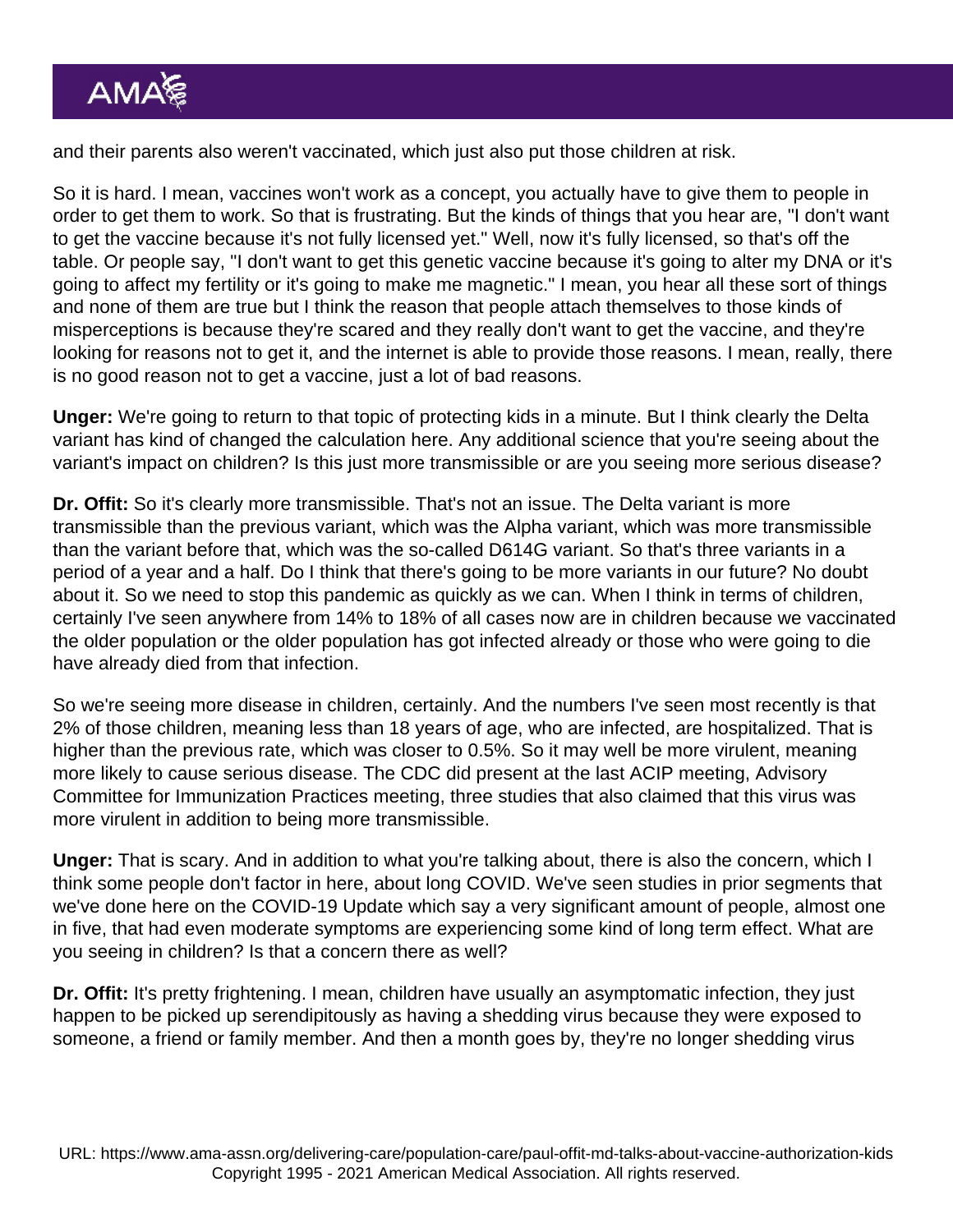anymore, they have antibodies in their bloodstream, and they come in with high fever, evidence of lung disease, heart disease, liver disease, kidney disease, a subset of these children go on to become sort of long haulers. You really can tell when you walk into the room, they have this sort of brain fog that is unique. This is a scary virus.

And in addition, about 400 children plus have died from this virus already. So we clearly need a vaccine for children and what worries me is when we get a vaccine—we will get a vaccine, hopefully by no later than the beginning of next year—that people won't give it, for the same reason they're not giving vaccines to the older child. I just worry about this. We're not going to get on top of this pandemic until we vaccinate this population and children less than 18 represent about 20% of the population.

Unger: We talked about return to school and the risks associated with that for unvaccinated kids. There's a lot of controversy around that, obviously you're paying attention. I saw a sign in someone's yard that said, "Follow the science, unmask the kids." I mean, it's just pretty discouraging when you see stuff like that. When you are advising parents and talking with them about concerns about returning to school, what are you saying in terms of risk and benefits? How are you addressing protocols around masking and things like that?

Dr. Offit: Well, in a better world, a world in which we don't currently live, what you would see is that every child would wear a mask because that's their only mechanism of protection right now for the less than 12-year-old child, they can't get a vaccine. So their only mechanism for protection is to wear a mask. Masks do work. It is a respiratory disease that is spread by small droplets that emanate from the nose and throat. And therefore, if you're wearing a mask, it lessens the capacity of those small droplets to leave. This isn't rocket science, you don't have to be like a particle physicist to understand this. I mean, it's small droplets that can't get through. And you want all the teachers to be vaccinated because, again, they should be. There's no good reason not to be. So in a better world, all the teachers would be vaccinated, all the children would be masked.

But what do you do when that's not true? I mean, I got a call from a woman in Florida the other day who said, "I'm nervous, my child is," whatever, nine years of age, "he's going to be going to school where they're not allowing a mask mandate, where a number of teachers aren't going to be vaccinated. What can I do?" And I don't know the answer to that. I mean, all you can do is put a mask on your child, ask your child to do their best to physically distance themselves from people that aren't wearing masks and hope for the best. What else can you do? Move to Vermont would be the other things you could do. It's just really frustrating.

I mean, I'm an older person, as you can probably see from this video. So I mean, I'm a child of the '50s. I grew up with polio. I remember polio as a child and polio was the enemy. I mean, polio was what we were trying to defeat. And so there was the March of Dimes, which put forward money to create the vaccine and distribute the vaccine. And polio had no friends. This virus has a great many friends. It does. I mean, vaccine denialists, conspiracy theorists, science denialists, people who ban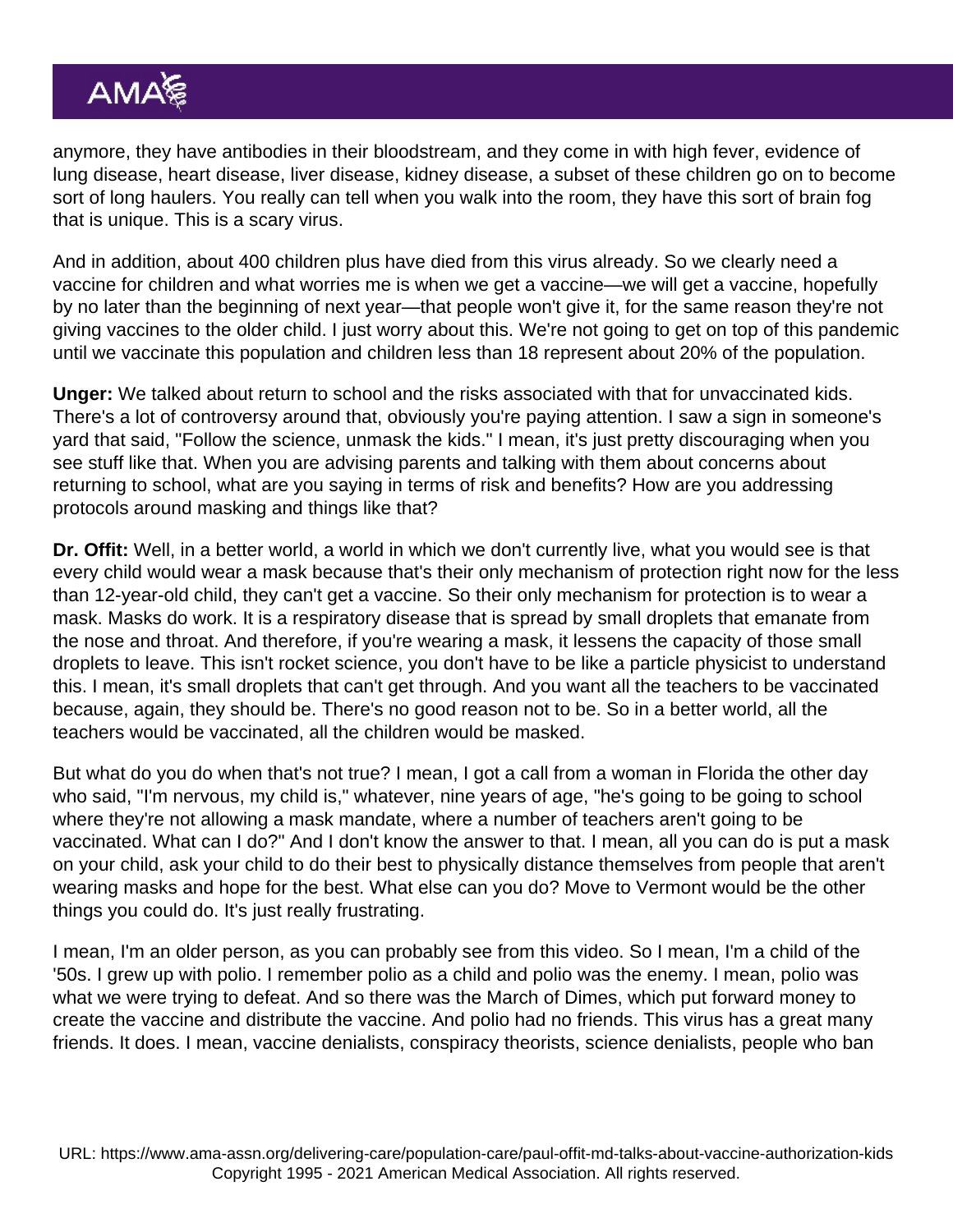mask mandates, people who ban vaccine mandates—these are all friends of the virus. Really, I would like to see ... No, I won't say that because it's political and I'll get in trouble with my hospital. So I'm not going to say the next thing.

Unger: Yes, I'm sure it's a big concern for like the woman that you were talking to. I mean, kids are not very good at avoiding viruses in school, so that's probably pretty scary. I mean, the subject that you brought up was about mandates and a lot of talk about that. And you've been really vocal about vaccine mandates. And most recently you co-authored a really compelling opinion piece for CNN about how we don't have the constitutional right to refuse a vaccine. Can you give us a little background on your argument and what you think we should be doing with mandates?

Dr. Offit: Right. So, I mean I'm not a lawyer but my coauthor was a lawyer, so that was good. But I mean, this sort of dates back to 1905, the so-called Jacobson vs. Massachusetts case. Henning Jacobson was a Lutheran minister in Cambridge, Massachusetts, during a smallpox outbreak. The Cambridge board of public health asked everyone in Cambridge to get a vaccine, they mandated a vaccine. He refused. If you chose not to get a vaccine, you had to pay a fine. So there's a difference between mandatory vaccination and compulsory vaccination. In mandatory vaccination, you are asked to get a vaccine or you will pay a fine or you won't get to work at the place where you're working or you won't be able to go to ... at a university or college or you won't be able to work in a hospital. That's what a mandatory vaccination is. Compulsory vaccination is you are vaccinated, period. Essentially the military has compulsory vaccination but, again, you don't have to be a member of the military.

So in any case, in that Jacobson case, that went all the way up to the United States Supreme Court where basically they ruled that they interpreted the Constitution to mean that a public health agency could mandate a vaccine. So then this was reaffirmed again 17 years later, with a girl who went to high school in Brackenridge, south San Antonio. There wasn't a smallpox outbreak but they did insist that she be vaccinated or she couldn't come to school. That ruling also reiterated the Jacobson vs. Massachusetts one.

So it's not your right to catch and transmit a potentially fatal infection. When people say, "This is my personal freedom, this is my body's autonomy, this is my civil liberty," that's just wrong. I mean, if I choose not to get a tetanus vaccine and get tetanus, that doesn't affect anybody else, tetanus isn't a contagious disease, no one's going to catch tetanus from me. But this is a virus which is transmitted to others. How do people think other people are getting this virus? And it's not your right to do that, any more than than it's your right to run a stop sign because you feel that it's impinging on your civil liberties to have to stop at an intersection.

Unger: Yes. And in your opinion, too, you talk about there's a duty to protect children in this. Can you speak to that and vaccines?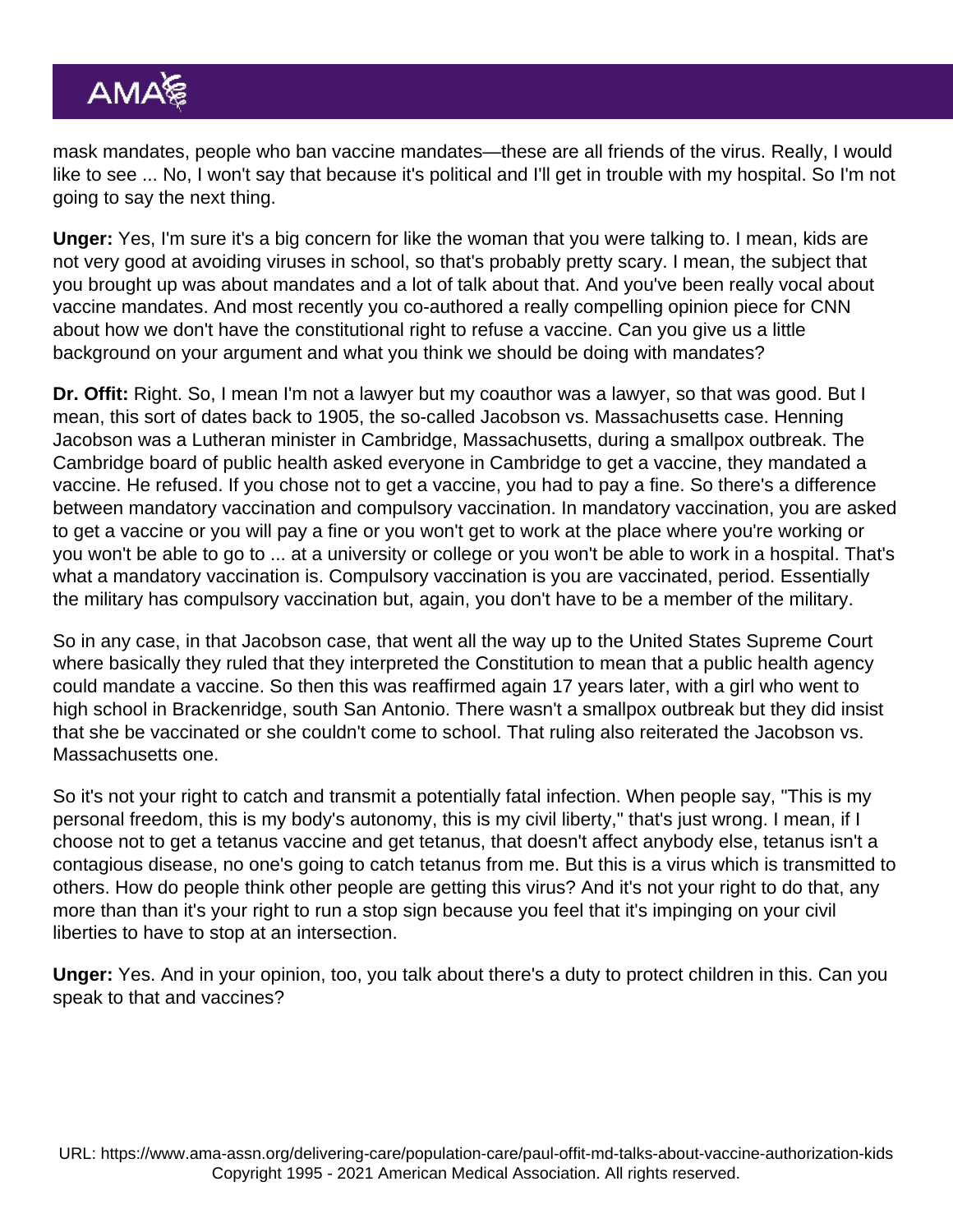Dr. Offit: That's exactly right. I mean, Marci Hamilton, who's a lawyer at the University of Pennsylvania, basically made a 14th amendment argument that everybody deserves equal protection under the law, including children and including children whose parents have misconceptions about vaccines. That doesn't make them less protectable. And so I think that that was the thinking here. It's just so frustrating because basically you have a large percentage of people in this country who are saying to you, "I don't want to get vaccinated. I am going to continue to allow this virus to be able to spread. I'm going to continue to allow this virus to harm people. I'm going to continue to allow this virus to mutate and create variants that may become more and more resistant to vaccine-induced immunity."

And what are you going to do about it? So you can do two things. You can do nothing. You can say that is your right as an American citizen to catch and transmit a potentially fatal infection or you can do what we are doing, which is to mandate this vaccine, and to say that if you want to work in this place of employment—no one is guaranteed employment, by the way, so private companies can say, "If you want to work here, fine, but you have to be vaccinated." And universities can do it, colleges are doing it, obviously the Penn health care system has done it, Children's Hospital of Philadelphia where I work is about to do it. If you don't want to get a vaccine, then don't work here.

Unger: Yeah, we're seeing that supported all the way up through the Supreme Court, whether it's a health system or Indiana University. So there is definitely support for that. And the implications of not getting people vaccinated, they're obvious, but one of the things we were talking about before we started the recording today, I was just reacting about Dr. Fauci's comment about spring of 2022 as being hopefully a period at which we would be on top of this. What's your outlook there and what happens if we don't make progress here on the vaccination front?

Dr. Offit: Right. Well, he had a caveat. He said that we can get there in the spring of 2022 if we can get the people who are unvaccinated vaccinated. I agree with that. I mean, look at Canada. Canada has vaccination rates much greater than ours and where they have sort of two cases per 100,000 we have about 27 cases per 100,000. So you can get on top of this pandemic, look at Vermont, states that have very high vaccination rates have much lower rates of transmission of this virus. So it is possible. Again, you don't have to be a molecular biologist to understand that vaccines work and that the more people that are vaccinated the less ability this virus is going to have to spread. We can do this. We have the power in our hands to do this. It is remarkable to me that a significant percentage of the population is choosing not to do it.

Unger: Indeed. That's a big asterisk and one that's so important, just protecting each other, our economy and so much more. Dr. Offit, always a pleasure to have you here on the COVID-19 Update. Thanks for being here. We'll be back soon with another segment. In the meantime, for resources on COVID-19, visit [ama-assn.org/COVID-19](http://ama-assn.org/covid-19). Thanks for joining us. Please take care.